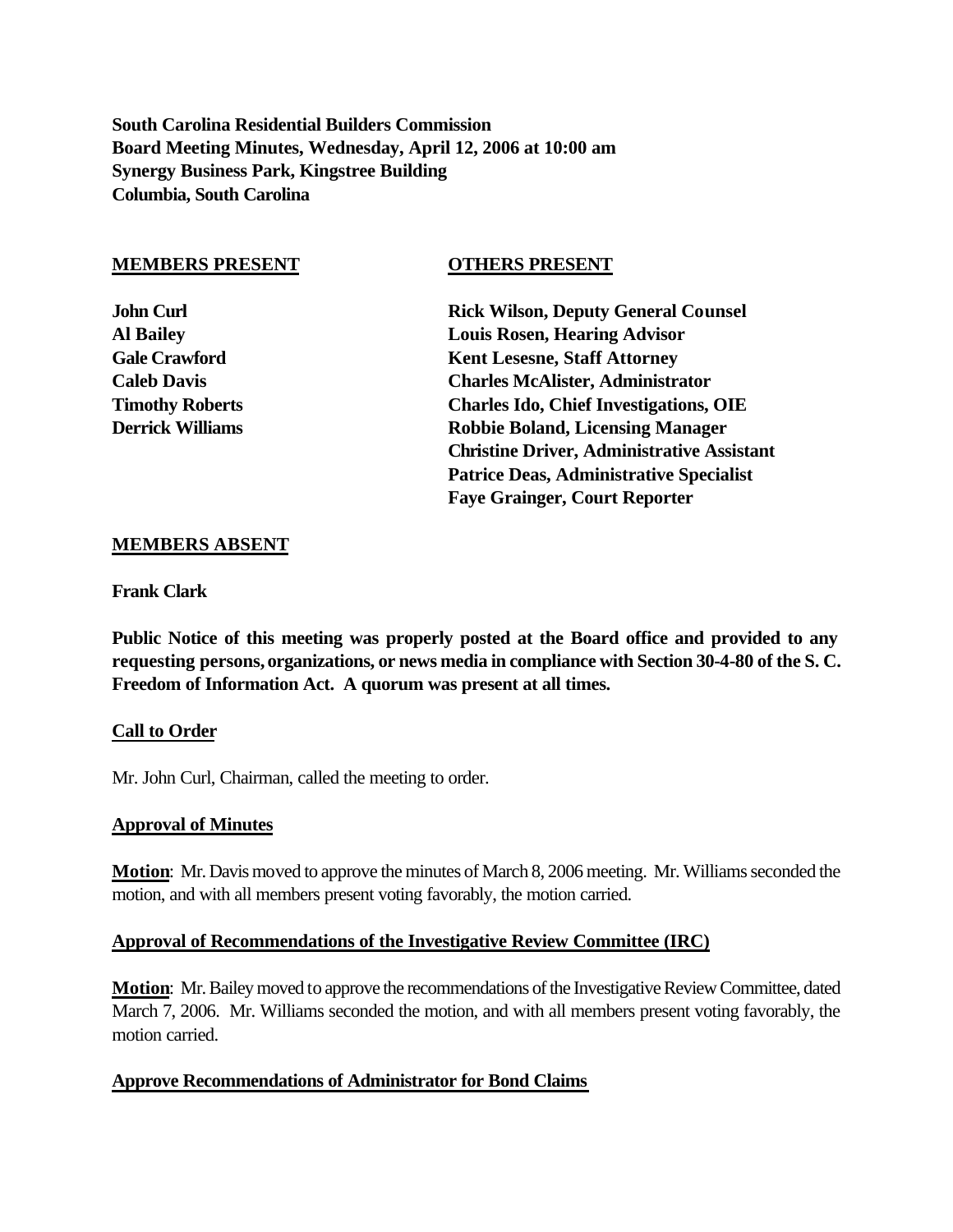**Motion**: Mr. Williams moved to approve the recommendations of the Administrator for Bond Claim for Joshua D. Freeman. Mr. Davis seconded the motion, and with all members present voting favorably, the motion carried.

# **Request for Reinstatement of License**

Bryan Keith Brewer – Mr. Brewer informed the Commission that he recently applied for an electrical contractors license to be grandfathered in under regulation 106-2 and was denied by staff because of a criminal conviction. Mr. Brewer stated that he was convicted of a high and aggregative nature and is now currently on probation.

**Motion**: Ms. Crawford moved to approve reinstatement of Mr. Brewer's license provided that he furnishes the Commission with a letter stating that probation has been satisfactorily completed. Mr. Bailey seconded the motion, and with all members present voting favorably, the motion carried.

Rick Condo - Mr. McAlister informed the Commission that Mr. Condo entered a Consent Agreement, on September 1, 2003, with a public reprimand and a fine of Five Hundred (\$500.00) Dollars, a Do Not Renew Order was issued, on August 14, 2004. Corrections were not completed within a specific time. Mr. Condo did not apply and did not pay the Five Hundred (\$500.00) Dollar fine and chose instead to let his residential builders license lapse on June 30, 2004.

Mr. Condo admitted to the Commission that he did not comply with the Consent Agreement in a timely manner and did not pay the fine. However, he alleged at hat he has been working with the homeowners to resolve these issues. Mr. Condo admitted to engaging in carpentry work on residential projects without proper authorization after his license lapsed, and alleged that he was not aware he was in violation of the law.

**Motion** - Mr. Bailey moved to reinstate Mr. Condo's license to active status, upon compliance with any terms and conditions previously imposed by the Commission in the Consent Agreement, dated September 1, 2003, and the following pre-conditions for reinstatement are met. Mr. Davis seconded the motion, and with all members present voting favorably, the motion carried.

- a) Respondent shall pay a fine of One Thousand and No/100 (\$1,000) Dollars to the Commission for violation of Section 40-1-110 and 40-59-220, as mentioned above. Said penalty shall not be deemed paid until received by the Commission.
- b) Respondent must read the Residential Builder Practice Act and Regulations and provide a letter to the Commission staff advising when he has completed this requirement.
- c) Respondent shall maintain a surety bond acceptable to the Board in the amount of Fifteen Thousand and No/100 (\$15,000) Dollars.

# **Appeal of Administrative Hearing Officer's Recommendation, David Bennett, for Citation**

James E. McGrew - Mr. McAlister informed the Commission that Mr. McGrew is appealing the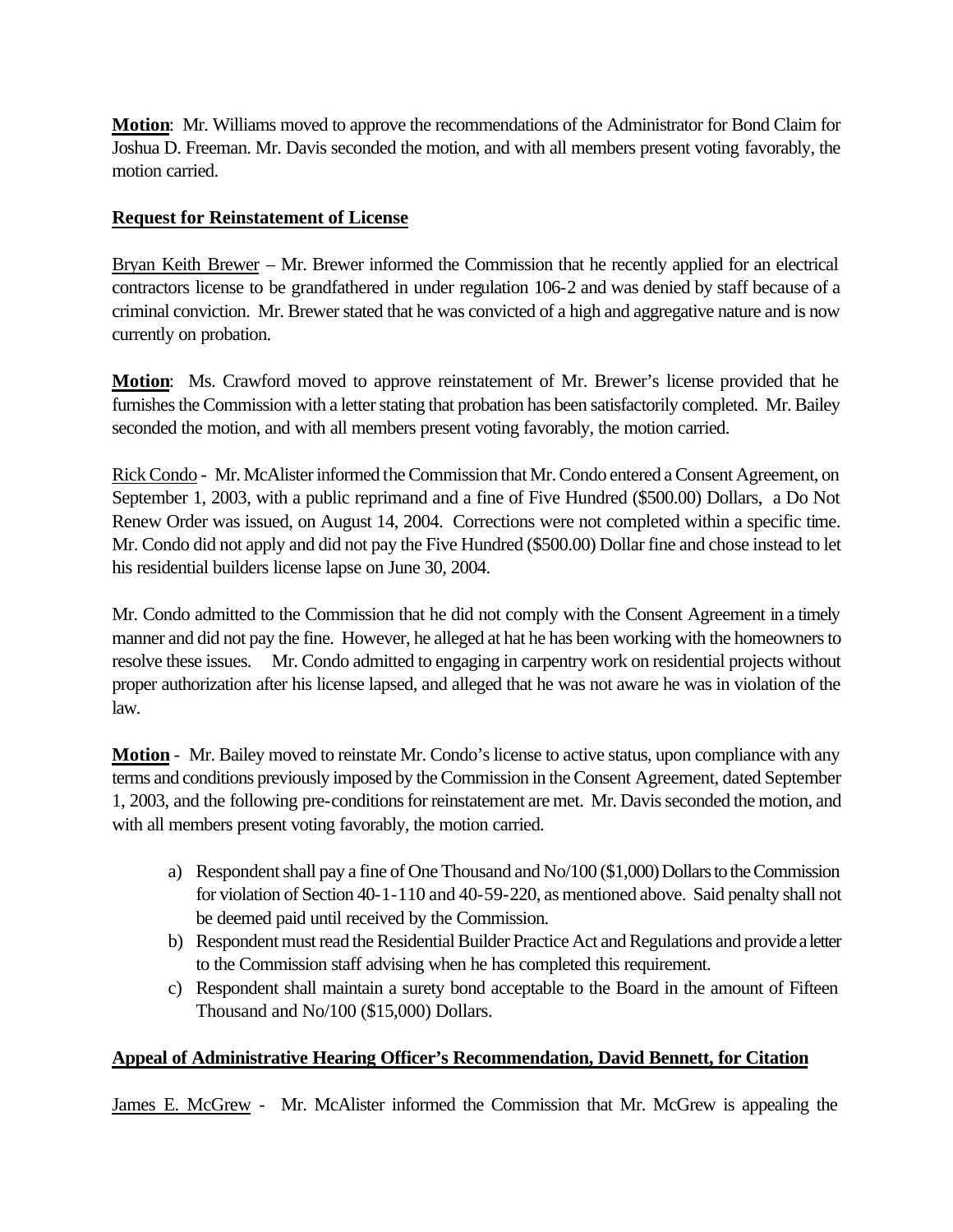Administrative Hearing Officer's Recommendation of a Citation. Mr. Todd Rutherford, attorney for Mr. McGrew, informed the Commission that Mr. McGrew was issued a Citation for violation of Section 40-59- 220 for not having a specialty contractor's registration back in 2005.

Mr. Rutherford stated that the definition of carpenter does not fit what Mr. McGrew is doing. Mr. McGrew is a cabinetmaker not a carpenter he builds custom wooden cabinets in his shop and then installs them in speclitative homes. Mr. McGrew has been cited for violation of Section 40-59-220, because he did not have a registration to do what the statute says is carpentry work. Mr. Rutherford asserted that the law is ambiguous up until this point.

Mr. Wilson stated that the definition of carpenter in Regulation 106-1(j) relates to the installation, alteration and repair of rough and general carpentry work on new and existing structures including accessories and related hardware common to the residential building industry. Mr. Wilson further stated that the installation of custom cabinets in a residence puts one under the jurisdiction and definition of carpentry with the Residential Builders Commission.

Mr. Wilson advised the Commission that they are not here to judge Mr. McGrew on the quality of his work, but it is whether or not there had to be a license or registration in place to authorize the installation of cabinets. It's the installation of the cabinets and whether the definition of carpentry is a broad enough term to capture cabinetmakers, framers, or finish carpenters to put people on notice that state law requires a registration for this kind of work.

Mr. Rutherford stated that the Commission should be focused on whether or not the statute puts people on notice that they must be registered with the Residential Builders Commission under carpentry to install cabinets when the definition refers to rough and general carpentry.

Mr. Rutherford concluded that the law is unclear that in 2005 that Mr. McGrew knew or should have known or had any willful intent to violate or disregard the law by not having a license or registration. Mr. Rutherford further concluded that the Administrative Hearing Officer had waived the fine.

**In Executive Session:** Mr. Bailey made a motion to go into Executive Session for receipt of legal advice. Mr. Williams seconded the motion, and with all members present voting favorably, the motion carried.

**Out Executive Session:** Mr. Bailey made a motion to go out of Executive Session. Mr. Williams seconded the motion, and with all members present voting favorably, the motion carried.

**Motion** - Mr. Bailey moved to uphold the Administrative Hearing Officer's findings of the Citation issued, on January 18, 2006. Ms. Crawford seconded the motion, and with all members present voting favorably, the motion carried.

Jim Brodeur, Faye Brodeur and Holley Wallace – Mr. McAlister informed the Commission that he received a letter from Joseph M. McCullouch, Jr., attorney for Jim Brodeur, Faye Brodeur and Holly Wallace requesting that this matter be continued until the next Commission meeting. The request was granted.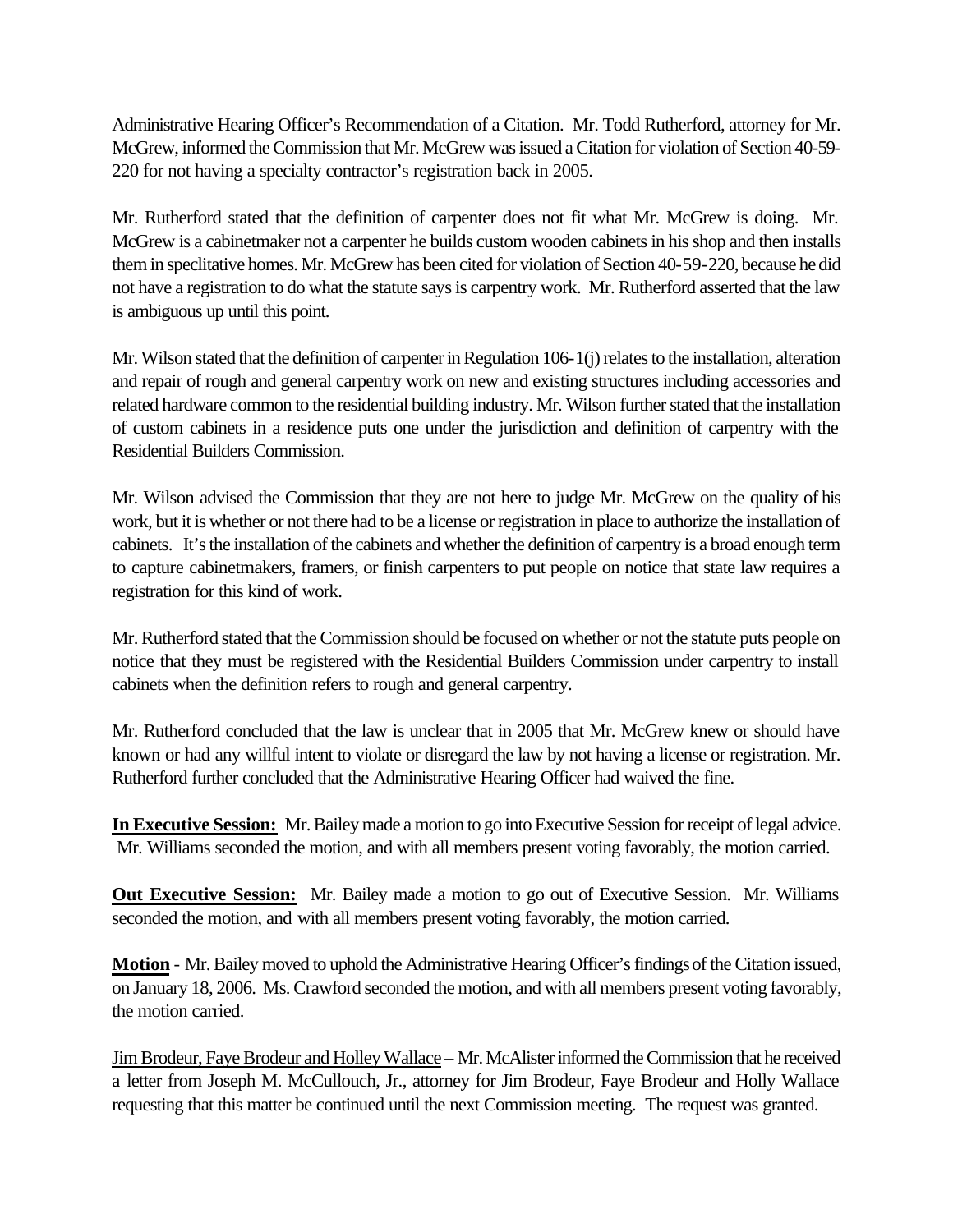Henry R. Privette, Jr. - Although the record shows that he was properly notified of this hearing, he did not appear at the appointed time.

# **New Business**

Residential Builder's License and Specialty Contractor's License – Scope of Practice - Mr. Wilson informed the Commission that we had a situation with a licensed residential builder whose business was focused toward HVAC. The question is whether a licensed residential builder may perform heating and air conditioning (HVAC), plumbing, or electrical work for an owner or another residential builder under the residential builder's license or is a residential specialty license required to authorize HVAC, plumbing or electrical work to be performed by a licensed residential builder.

Staff has taken the position that, although a licensed residential builder is authorized to perform HAVC, plumbing, and electrical work on his own projects, the licensed builder may not hold himself out to perform HVAC, plumbing, or electrical repairs. A licensed residential builder who has engaged in such work in the past under a residential builder's license has questioned this position. Is it within the scope of authorized practice for a licensed residential builder to perform heating and air conditioning (HVAC), plumbing, or electrical work for an owner or another residential builder under the residential builder's license or is a residential specialty license required to authorize HVAC, plumbing, or electrical work to be performed by a licensed residential builder?

After careful consideration, the Commission concluded that it continues to be within the scope of authorized practice for a licensed residential builder to perform any work that is covered by a residential specialty classification regardless of whether such work is authorized by a registration or licensed issued by the Commission. The Commission recognized that, under current state law, licensed residential builders, as well as licensed specialty contractors, are authorized to obtain building permits for residential construction projects that are covered by a residential specialty classification.

**Motion:** Ms. Crawford moved to clarify the scope of residential license to cover all specialty classifications. Mr. Bailey seconded the motion, and with all members present voting favorably, the motion carried.

# Scope of a Residential Builder's License

Mr. Wilson informed the Commission that in the past the Commission had a policy that if the homeowner denied the builder access to fix the problems with their home then the Commission would dismiss the case. Now the Office of Investigation and Enforcement will pursue a complaint if the homeowner will not allow the builder on the property during an inspection.

Mr. Charles Ido, Chief of Investigation, stated that the procedure now is that the builder must be notified of a site inspection at the complainant's residence and he can be present at the site inspection if he so chooses. However, should the complainant refuse to allow the builder access to the home, the investigator will still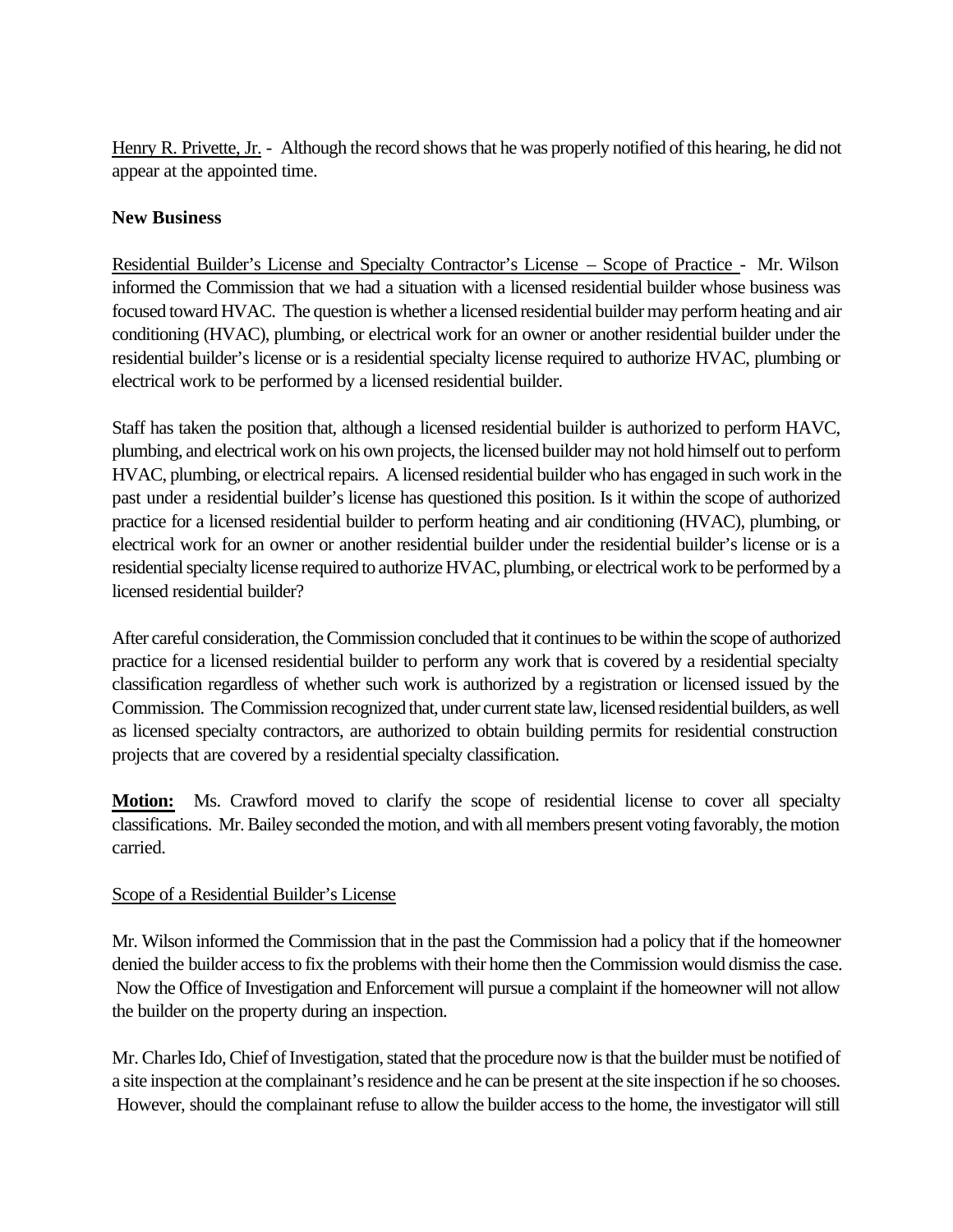proceed with the site inspection and later share the inspection report with both the complainant and the respondent. The Office of Investigation and Enforcement will not close the case because the complainant will not allow the builder on the premises. If there are code/standard issues, a report will be prepared for the Investigative Review Committee and the IRC will make its recommendations as to how to proceed with the case.

After discussion, the Commission concurred with the policy of the Office of Investigation and Enforcement to continue with the investigation even though the homeowner has denied the builder access to the property during the investigation.

# Associations Recommendations to the Commission

Ms. Crawford wanted some information concerning appointments of Commissioners to the Governor's Office. The South Carolina Home Builders Association makes recommendations to the Governor to accept their recommendations for Commission appointments. Mr. Wilson stated that anyone can make a recommendation, but a provision was added when the act was amended reading that the South Carolina Home Builders Association must recommend appointments to the Governor.

Ms. Crawford wanted to know when someone is appointed to a Commission they have to fill out an application and answer questions concerning any sanction of a license. Mr. Wilson stated that we do not have in our Act a prohibition against disciplined people serving as Commissioners, but that is at the discretion of the Governor.

# **Unfinished Business**

None

# **Adjournment**

There being no further business, the business meeting for April 12, 2006, concluded at 1:30 p.m.

The next scheduled board meeting will be held on June 14, 2006, at 10:00 a.m. at the Synergy Business Park, Kingstree Building, Room 108. (Note: Subject to Change)

# **Approve Recommendations of Administrative Hearing Officer/ Administrative Hearing**

Paul Mallard - This matter was heard before John Curl, Administrative Hearing Officer, on February 16, 2006. Mr. Curl's recommendation was as follows:

- 1. The Respondent pay a fine of Five Hundred (\$500.00) Dollars. This fine shall not be deemed paid until received by the Commission. Failure to pay the fine shall prevent the Respondent from being re-registered.
- 2. The Respondent's registration as a residential specialty roofing contractor shall be,